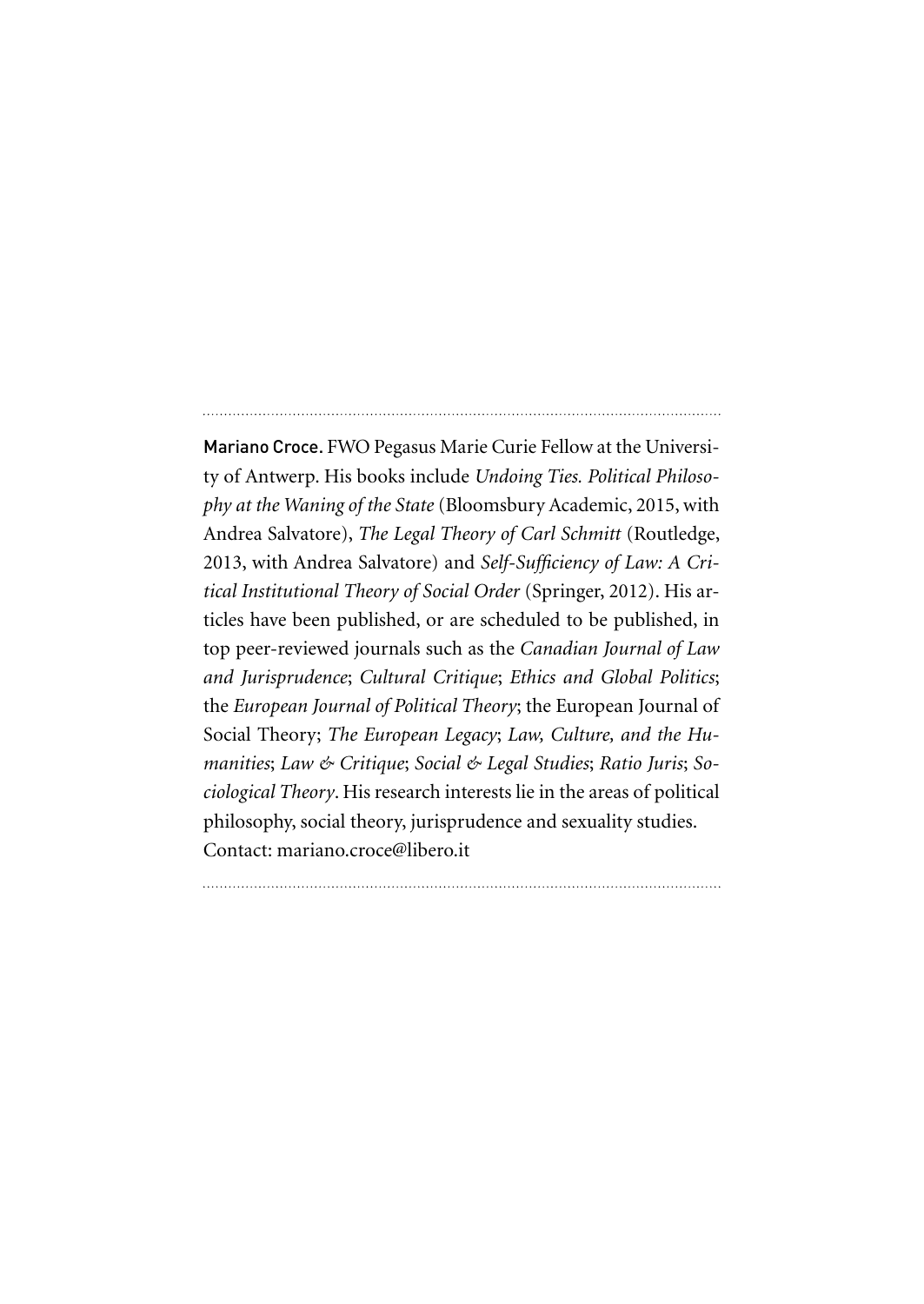# **Social theory and THE analysis of transactions**

DOI: 10.17450/150209

Mariano Croce

University of Antwerp

Reception date  $15<sup>th</sup>$  September 2015; acceptance date  $10<sup>th</sup>$  October 2015. This article is developed within a research project, held at the Centre for Law and Cosmopolitan Values (University of Antwerp) and at the Dipartimento di Filosofia (Università degli Studi di Roma, "La Sapienza").

## **Abstract**

This article discusses a serious objection to social theories that claim opaque mechanisms and hidden forces operate over social actors' head: they bespeak the theorists' need to confirm their presuppositions whether they are proven or disproven by the phenomena they focus on. The author first explores the way in which Latour has convincingly unearthed this problem. He then analyzes one of Latour's primary polemical targets, Bourdieu's social theory, to show that in reality Bourdieu shared Latour's concerns. The article does so by exploring the nexus between Wittgenstein's notion of rule-following and notion of Bourdieu's *habitus*. Based on this analysis, the author elaborates on the concept of "transactions", which draws attention to both the actors' discursive performances and the semiotic context where they take place. The article concludes by illustrating the theoretical-political consequences of this methodological commitment.

## **Keywords**

Bourdieu, Latour, rule-following, social theory, Wittgenstein.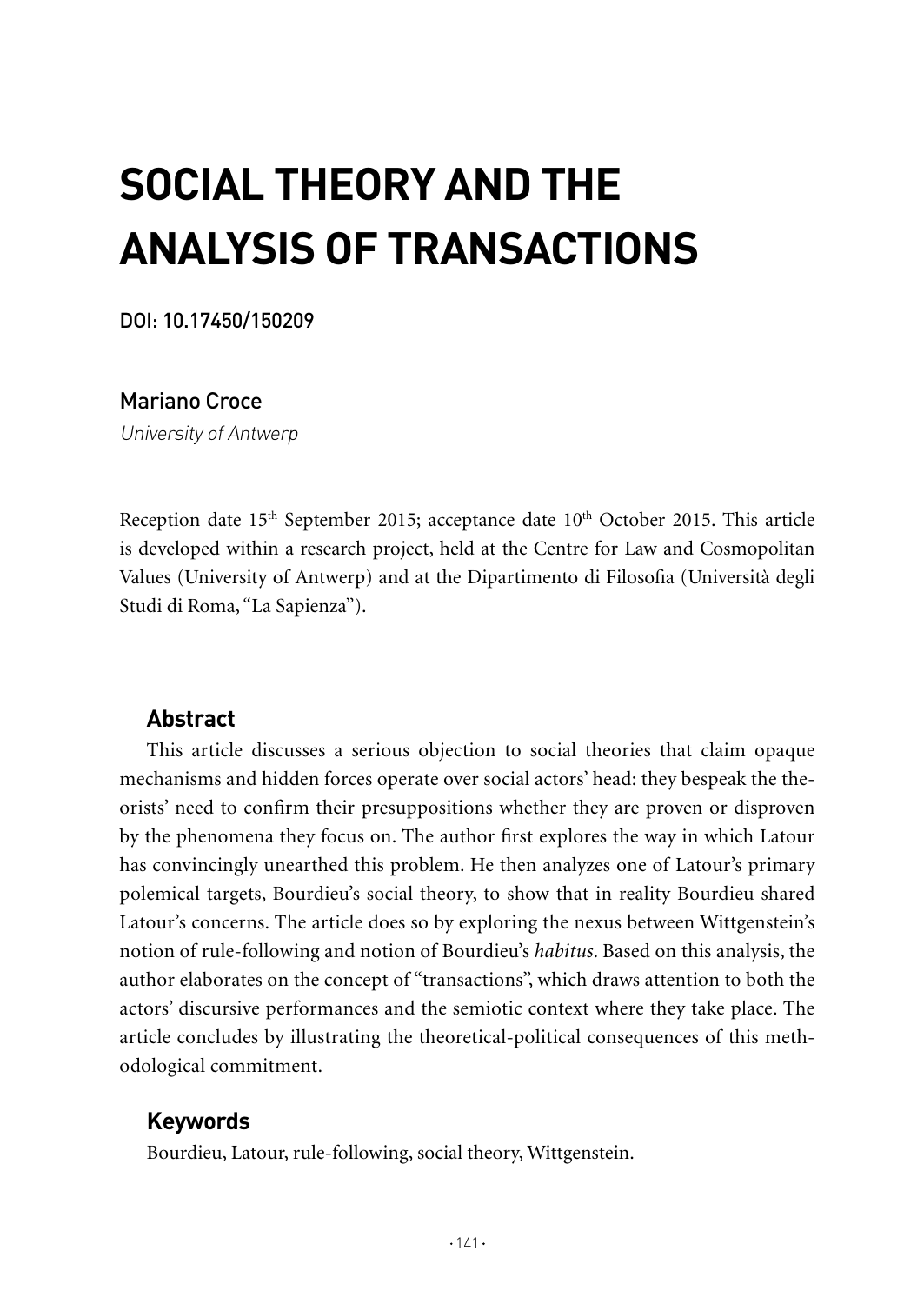#### **Resumen**

Este artículo analiza una seria objeción a las teorías sociales que apoyan los mecanismos apagados y las fuerzas escondidas que, a su vez, influyen en los actores sociales: ellas destacan la necesidad teórica de confirmar sus presuposiciones tanto si ellas son demostradas como si son desmentidas por los fenómenos en los que ellas mismas se centran. En primer lugar, el autor examina cómo Latour ha puesto en evidencia decididamente este problema. Se trata, pues, de uno de los objetivos polémicos principales de Latour, la teoría social de Bourdieu, para demostrar que, en realidad, Bourdieu compartió las preocupaciones de Latour. Este artículo lleva a cabo este objetivo deteniéndose en la relación entre la noción de *rule-following* de Wittgenstein y la de *habitus* de Bourdieu. En la base de este análisis, el autor profundiza el concepto de *transactions*, que atañe a las interpretaciones discursivas de los actores y al contexto semiótico en los que se insertan. Este análisis finaliza con las consecuencias teóricopolíticas de este tipo de metodología.

#### **Palabras clave**

Bourdieu, Latour, rule-following, teoría social, Wittgenstein.

## **Introduction**

There is something we do not know, and the fact itself that we do not know it is evidence that this something is there. Something that makes us do things that we do not see, and that we would not be able to account for if asked. This something cannot but be uncovered by instruments that can hardly be used by us when we act as social actors, and requires expert knowledge and careful observation – an observation that does not need us to agree with its results, because our obliviousness, or even our disagreement, is the best proof for the results the observation provides. This, in short, is a tenet that divides contemporary social theory into somewhat opposed tribes: those who treat the actor's point of view as the residue of structural movements of different sorts and those who take the actor's verbalized statements and conscious beliefs as the only possible object of inquiry. Doubtless, there are many midway views that try to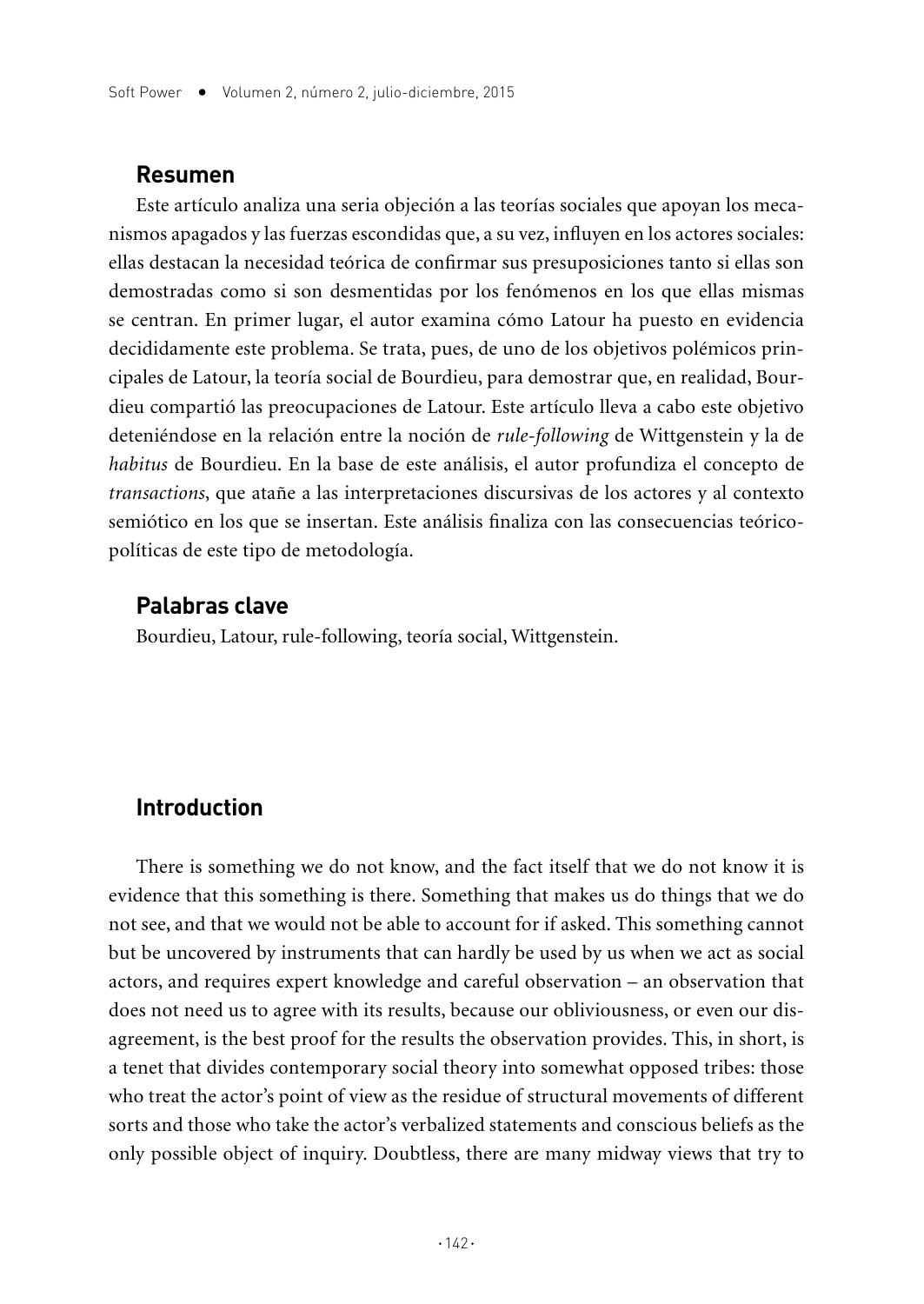strike a compromise between these opposed poles, and yet many troublesome questions re-emerge in any of them.<sup>1</sup>

The recent upsurge of Actor-Network-Theory has reignited the debate. In his book *Reassembling the Social*, Bruno Latour chides those whom he calls "sociologists of the social" because they drain the actor of autonomy and heuristic force. He claims that traditional sociology – which he defines "of the social" in that it reifies and hypostasizes a taken-for-granted entity (the social) that is nothing but the projection of sociology itself – conceives of actors as "hapless bearers of symbolic projection."2 They are regarded as puppets, pawns on a chessboard, that move in compliance with forces they can neither see nor articulate. Therefore, not only are the actors' doings governed by invisible social forces; also their discursive performances, when actors are asked about their doings, are theoretically worthless, because the rules, reasons and motives that lie behind actions are opaque, non-transparent. What for Latour is even less commendable is that some sociologists of the social – particularly those who believe sociology should retain a critical edge to help actors see what they will never see on their own – claim that this worthlessness is replete with revelatory force. For when actors object to the description of the sociologist, the latter "considers that the actors' objections to their social explanations offer the best proof that those explanations are right."3 In brief, theory makes the actor blind, speechless, unaware.

Despite the few, sparse references to his work, many interpreters believe Latour's straw man has a name: Pierre Bourdieu.4 Latour mentions Bourdieu's *Outline of a Theory*  of Practice,<sup>5</sup> first published in French in 1972, as one of the "clever attempts" at escaping the Scylla and Charybdis of the structure/agency diatribe.<sup>6</sup> This enduring conceptual opposition pits the actions actors perform against the context where such actions are performed: either actions are viewed as determined by structural variables, to the extent that the actors' autonomy is presented as a superficial appearance; or the actors

<sup>1.</sup> The literature on this issue is abundant. See e.g. A. nicely theory in order for it to avoid the pitfall identified by Latour.de by g cum: ariselatter become the standard, as manyKing, "Against Structure: A Critique of Morphogenetic Social Theory", in *The Sociological Review*, 47, 2, 1999, pp. 199-227; Dnicely theory in order for it to avoid the pitfall identified by Latour. de by g cum: ariselatter become the standard, as many. Elder-Vass, "Reconciling Archer and Bourdieu in an Emergentist Theory of Action", in *Sociological Theory*, 25, 4, 2007, pp. 325-346; F. Dépelteau, "Relational Thinking: A Critique of Co-Deterministic", in *Sociological Theory*, 26, 1, 2008, pp. 51-73; M.S. Archer, R. Bhaskar, A. Collier, T. Lawson, A. Norrie (eds.), *Critical Realism. Essential Readings*, Routledge, London, 1998; M.S. Archer, "Routine, Reflexivity, and Realism", in *Sociological Theory*, 28, 3, 2010, pp. 272-303.

<sup>2.</sup> B. Latour, *Reassembling the Social. An Introduction to Actor-Network-Theory*, Oxford University Press, Oxford, 2006, p. 10. 3. Ibid., p. 9.

<sup>4.</sup> See e.g. W. Schinkel, "Sociological Discourse of the Relational: the Cases of Bourdieu & Latour", in *The Sociological Review*, 55, 4, 2007, pp. 707-729.

<sup>5.</sup> P. Bourdieu, *Outline of a Theory of Practice*, Cambridge University Press, Cambridge, 1977.

<sup>6.</sup> B. Latour, *Reassembling the Social*, p. 169.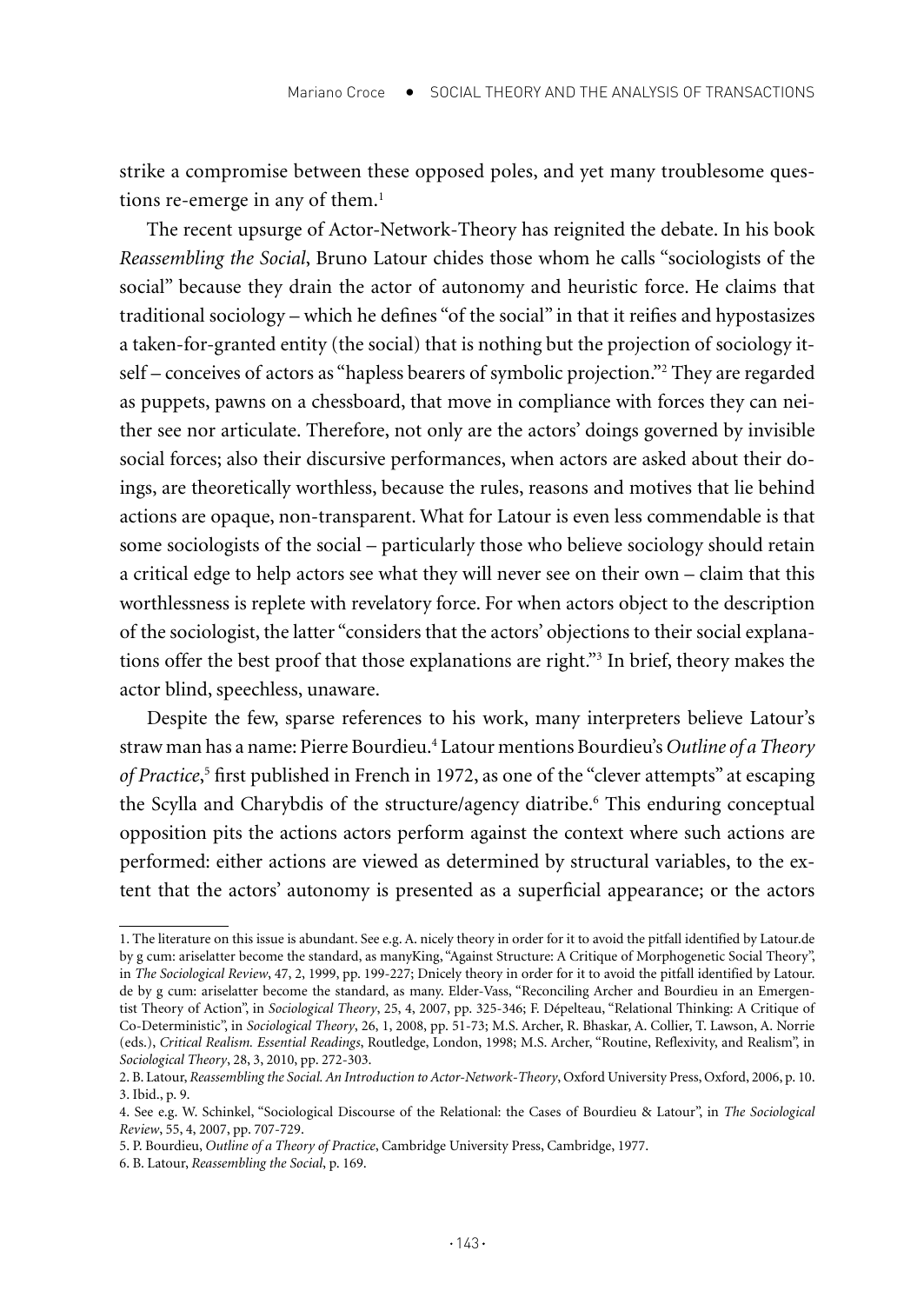are viewed as free and autonomous agents, to the extent that structural explanations of regular patterns of behaviour are demoted to unnecessary massification of discrete individual psychologies. Needless to say, Latour is dissatisfied with the idea itself of such an opposition; he believes it does not need to be overcome, it just needs to be discarded. In fact, whether or not Bourdieu's is a clever attempt, it falls through because of the very formulation of the problem. It hinges on an intrinsically flawed frame: the need itself to account for the existence and role of structures betrays a theoretical attitude that only apparently is interested in studying the actor, as it is much more preoccupied with propounding a theory of the social. As a matter of fact, for Latour, Bourdieu's social theory turns out to be the most sophisticated strategy to sacrifice the actor's point of view so as to consecrate the theorist's. The actors are depicted as fully unaware of the mechanisms that govern their actions, desperately incapable of verbalizing the invisible forces that dominate them, bound to reproduce the structuring structures they interiorize into their limited minds and their constrained bodies. Worse, the quintessence of Bourdieu's theoretical hubris lies in his conviction that theory can rescue the dominated. He believes social theory serves to historicize processes of de-historicization that naturalize social hierarchies and veil differentials of power; social theory de-reifies reified taxonomies that force social actors into stigmatizing categories. Historicization and dereification can occur only within an objective, scientific framework, from which one can bring to light socio-historical processes and erode their effects.

Put in this way, Latour is evidently right: social theory, elaborated by the theorist from a God's eye view, is called upon to reveal that which the actor is destined never to see. Not only does this depiction unduly postulate an unbridgeable gulf between the actor's and the theorist's perspective; it also severely degrades the former. Does the actor really need rescuing? How can a set of theoretical outputs be beneficial to irretrievable dominated subjects, whose actions inescapably reinforce the structures that dominate them? And how can theorists free themselves from those structures? How can theory carve out a space where domination cannot penetrate? The lack of convincing answers to these questions is evidence that social perspectives such as Bourdieu's are engaged in a self-centred pursuit: whether in good faith or not, they extol the pre-eminence of socio-theoretical knowledge over everyday ignorance, while at the same time hold theory to be self-immune, as they contend the divergence between the theorist's and the actor's accounts merely corroborates the former.

In this article I would like to claim that things should not be put in this way: much as Latour's criticism is extremely compelling as far as a good deal of social-theoretical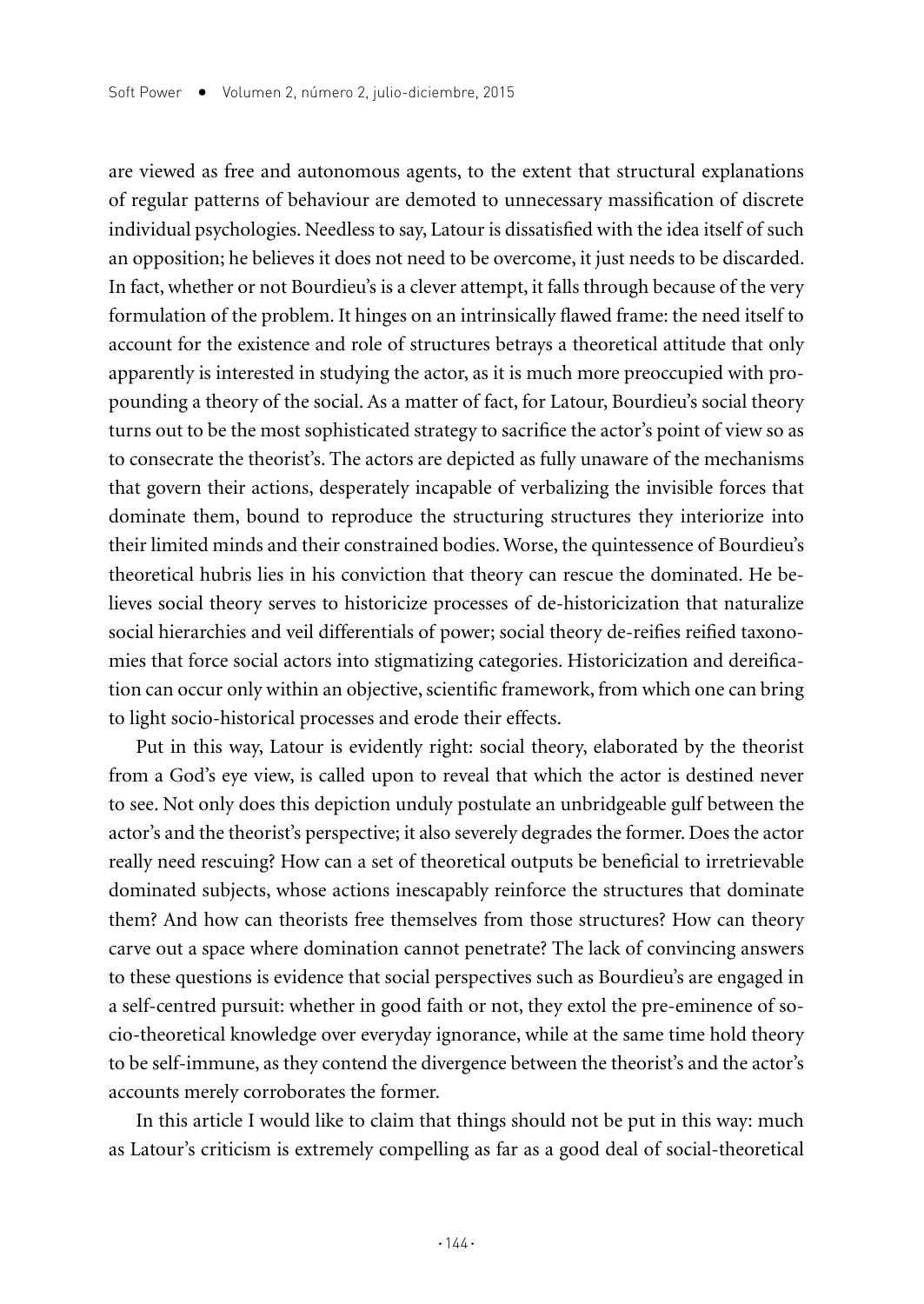paradigms are concerned, Bourdieu's theory does not fall prey of such a simplistic objectivism. The relationship of the actors' discursive and interactional performances to theory is much more nuanced, and accounts for the crucial way actors contribute to the processes of historicization and dereification that theory can help actors carry out. In this context, however, my primary concern will not be with the status and potentials of social theory as such, but with what its target should be. To this end, I will clarify what drew Bourdieu to get inspiration from Ludwig Wittgenstein's philosophy. I will then discuss an example whose interpretation befits from the integration between Bourdieu's *habitus* and Wittgenstein's rule-following. This analysis will lead me to tease out what I believe is the heart of both these notions. I will conclude by discussing the notion of transaction, which both draws on and innovates Bourdieu's and Wittgenstein's conceptual tools, and orients theory in order for it to avoid the pitfall convincingly identified by Latour.

## **The order of practice and the order of discourse**

As I explained above, Latour's contention that social theory should learn from the actor and, to this end, should follow the actor, seems to be irreconcilable with Bourdieu's idea that the interaction among actors is governed by the actors' *habitus*. In effect, Bourdieu's notion of the *habitus* might easily feature in the list of unnecessary social hypostases that theorists devise in order to expose their view of the social, whether or not they really correspond to something in the world. When this happens, the theorist's paraphernalia do not so much account for what they claim to help analyze, as they confirm the theorist's pre-given conclusions, which she projects onto the social entities she studies. More often than not theorists have a penchant for overproducing conceptual devices that fit their pre-given image of the social world.

Such a critique would certainly be a nail in Bourdieu's coffin if he thought of the *habitus* as a concrete and observable entity. However, this is not the case. It is certainly true that Bourdieu's characterization of his own conceptual devices is not devoid of ambiguities. He is quite clear that the *habitus* aims to explain why people comply with regular patterns of behaviour, or rather, how regularities come about.7 In brief, Bourdieu submits the *habitus* is at the basis of social regularities. However, he is less clear on how

<sup>7.</sup> See e.g. P. Bourdieu, *Outline of a Theory of Practice*, p. 72.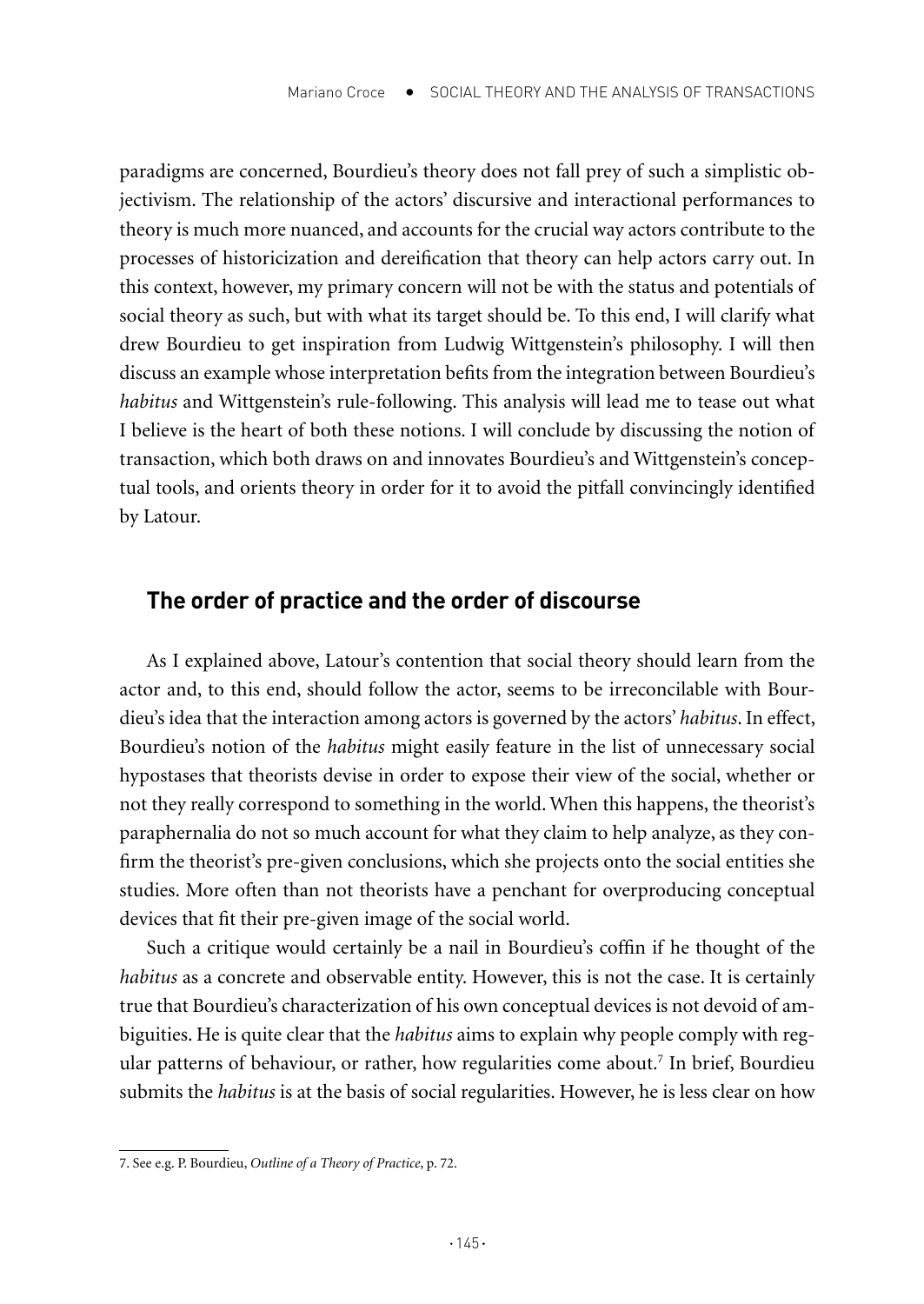the *habitus* carries out this job. On the one hand, he describes it as a "durably installed generative principle of regulated improvisations" that "produces practices which tend to reproduce the regularities immanent in the objective conditions of the production of their generative principle."8 This quote shows that Bourdieu does not deem the *habitus* to be a causal mechanism whereby structures come to determine people's actions. Quite the opposite, his insistence on the *generative* aspect points to an interest in accounting for variety and innovation rather than homology and reproduction. On the other hand, however, he provides a theoretically more burdensome account of the *habitus* when he describes it as "structured structures predisposed to function as structuring structure."<sup>9</sup> In this juncture, Bourdieu seems to be claiming that there is a fundamental (and scarcely flexible) isomorphism between the actors' interiorized structures and external social structures. In the face of this latter definition, he would be hard pressed to explain how the *habitus* can generate new courses of action if it is always-and-already predisposed to act in keeping with the structures that structure it.

Not unsurprisingly, among interpreters and critics this is still a moot point.10 Yet I submit we can obtain a more nuanced understanding of the *habitus* if we follow a particular path, that is, Bourdieu's relationship to the late Wittgenstein. Although the affinities between the two have been fairly discussed in the literature, $11$  the interpretation I advance here is slightly different from the ones offered so far. Most interpreters claim that Bourdieu capitalized on Wittgenstein's two complementary insights about rule-following. On the one hand, rules are not static and pre-determined guidelines for conduct that cause people's behaviour. On the other hand, rules are independent of the distinction between conscious and unconscious behaviour, because the way in which rules are related to the actor's actions does not depend on any intellectual performances on the actor's part. By drawing a constant parallel with language as the archetypal form of rule-following, Wittgenstein depicted the performance of rule-governed actions as

<sup>8.</sup> Ibid., p. 78.

<sup>9.</sup> P. Bourdieu, *The Logic of Practice*, Stanford University Press, Stanford (CA.), p. 53.

<sup>10.</sup> See e.g. R. Jenkins, *Pierre Bourdieu*, Routledge, London and New York, 1992; T. Schinkel, "Pierre Bourdieu's Political Turn?", in *Theory, Culture & Society*, 20, 6, 2003, pp. 69-93; O. Lizardo, "The Cognitive Origins of Bourdieu's *Habitus*", in *Journal for the Theory of Social Behaviour*, 34, 4, 2004, pp. 375-401; P. Gerrans, "Tacit Knowledge, Rule Following and Pierre Bourdieu's Philosophy of Social Science", in *Anthropological Theory*, 5, 1, 2005, pp. 53-74; M. Adams, "Hybridizing Habitus and Reflexivity: Towards an Understanding of Contemporary Identity?", in *Sociology*, 40, 3, 2006, pp. 511-528; D. Elder-Vass, "Reconciling Archer and Bourdieu in an Emergentist Theory of Action".

<sup>11.</sup> See e.g. C. Taylor, "To Follow a Rule…", in C. Calhoun, E. LiPuma, M. Postone (eds.), *Bourdieu: Critical Perspectives*, Polity Press, Cambridge, 1993, pp. 45-60; J. Bouveresse, "Rules, Dispositions, and the Habitus", in R. Shusterman (ed.), *Bourdieu: A Critical Reader*, Blackwell, Oxford, 1999, pp. 45-63; A. King, "Thinking with Bourdieu against Bourdieu: A 'Practical' Critique of the Habitus", in *Sociological Theory*, 18, 3, 2000, pp. 417-433; P. Gerrans, "Tacit knowledge, Rule Following and Pierre Bourdieu's Philosophy of Social Science".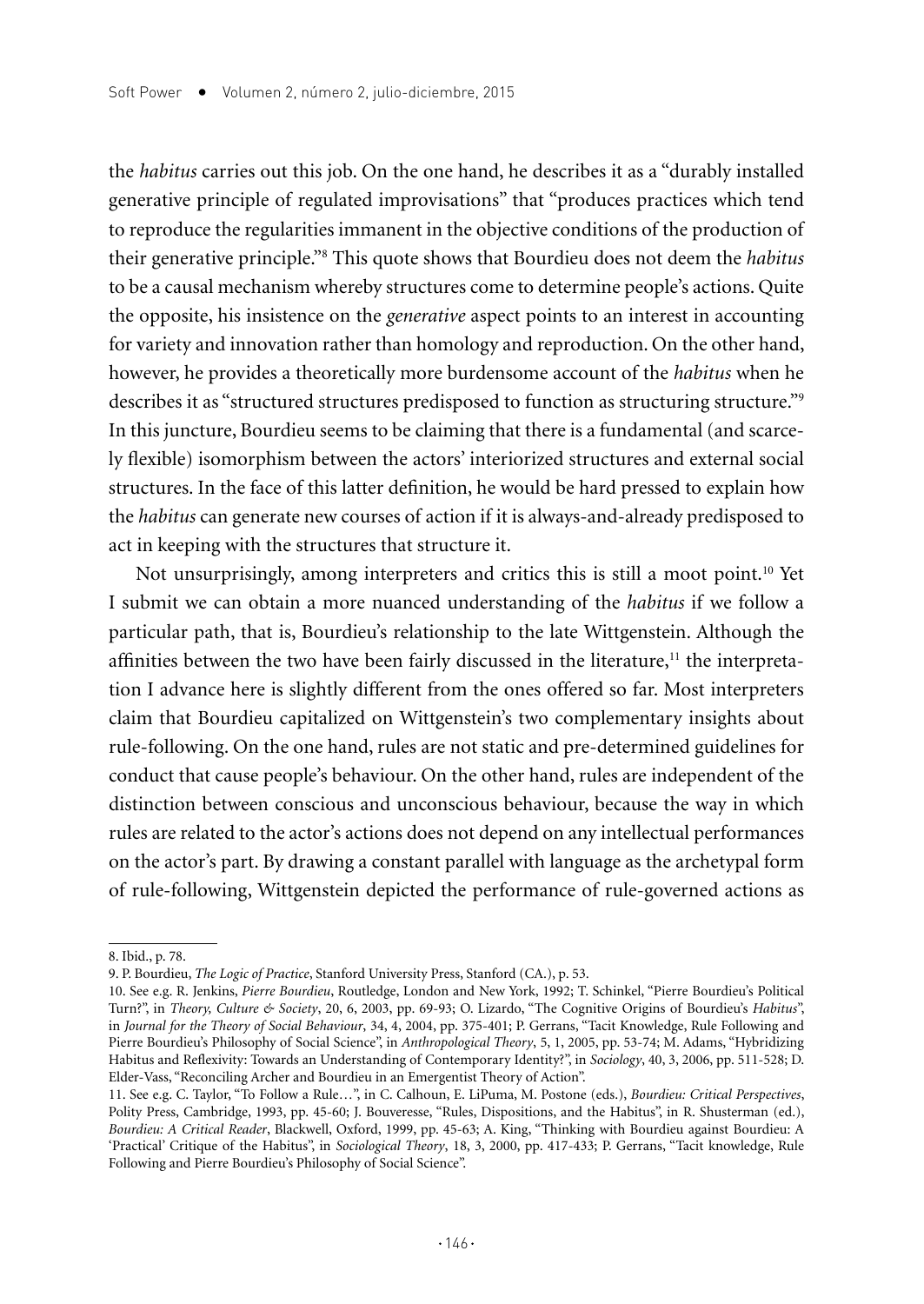the participation in "a form of life."12 Famously, he wanted to dispense with an idea of language as an abstract system of signs so as to bring to light the somewhat opposed idea that language is deeply ingrained in unintentional, practical knowledge. This latter idea is linked with the image of a historical group of people bound together into a community by a shared set of complex, linguistic practices. Philip Gerrans observes that this view of rules as embedded in intuitive everyday practices and based on unintentional knowledge provided Bourdieu with *prima facie* suitable philosophical foundations for his dispositional understanding of rule-following as the deployment of socially acquired capacities that presuppose no cognitive mediation.<sup>13</sup>

In short, this conventional reading of the relationship between such towering figures emphasizes Bourdieu's seizing on the understanding of rules and practical knowledge developed by Wittgenstein in *Philosophical Investigations*. While I believe this view is *in se* somewhat mistaken (though I cannot engage in this discussion here), I would like to make the claim that the stronger affinities between the two lie at a higher, meta-theoretical level.

In an article called "The Scholastic Point of View", Bourdieu brings into question the ability of theory to capture practice and account for it. He reckons that the "scholastic vision destroys its object every time it is applied to practices that are the product of the practical view and which, consequently, are very difficult to think of, or are even practically unthinkable for science." He goes on to say that applying to practice "a mode of thinking which presupposes the bracketing of practical necessity and the use of instruments of thought constructed against practice"<sup>14</sup> is hardly conducive to a reliable understanding of the latter. Put otherwise, Bourdieu's point is that all too often the theorist believes she is engaging in theory, while in reality she is engaging in meta-theory. In this way, the theorist gets caught in her own conceptual devices, which are allegedly meant to provide a faithful portrayal of practice, while this portrayal is inadvertently pre-adapted to the preoccupations that underpin the theorist's conceptual framework. In Bourdieu's eyes, the notions of rules, as it has been developed within structuralism, epitomizes such a serious theoretical flaw. When theorists do so, they apply to the observed actors a conceptual construct that makes *prima facie* sense of the actors' interactions, but in point of fact projects on them something that has nothing to do with them.15 In *The Logic of* 

<sup>12.</sup> L. Wittgenstein, Philosophical Investigations<sup>4</sup>, Blackwell, Oxford, 2009, §§ 19, 23, 241.

<sup>13.</sup> See P. Gerrans, "Tacit Knowledge, Rule Following and Pierre Bourdieu's Philosophy of Social Science".

<sup>14.</sup> P. Bourdieu, "The Scholastic Point of View", in *Cultural Anthropology*, 5, 4, 1990, p. 382.

<sup>15.</sup> It is worth mentioning, at least in passing, that this understanding of rule is somewhat limited. It only focuses on rules being fixed and stable guidelines for action that are meant to constrain, so to say, the actor's conduct. I believe a richer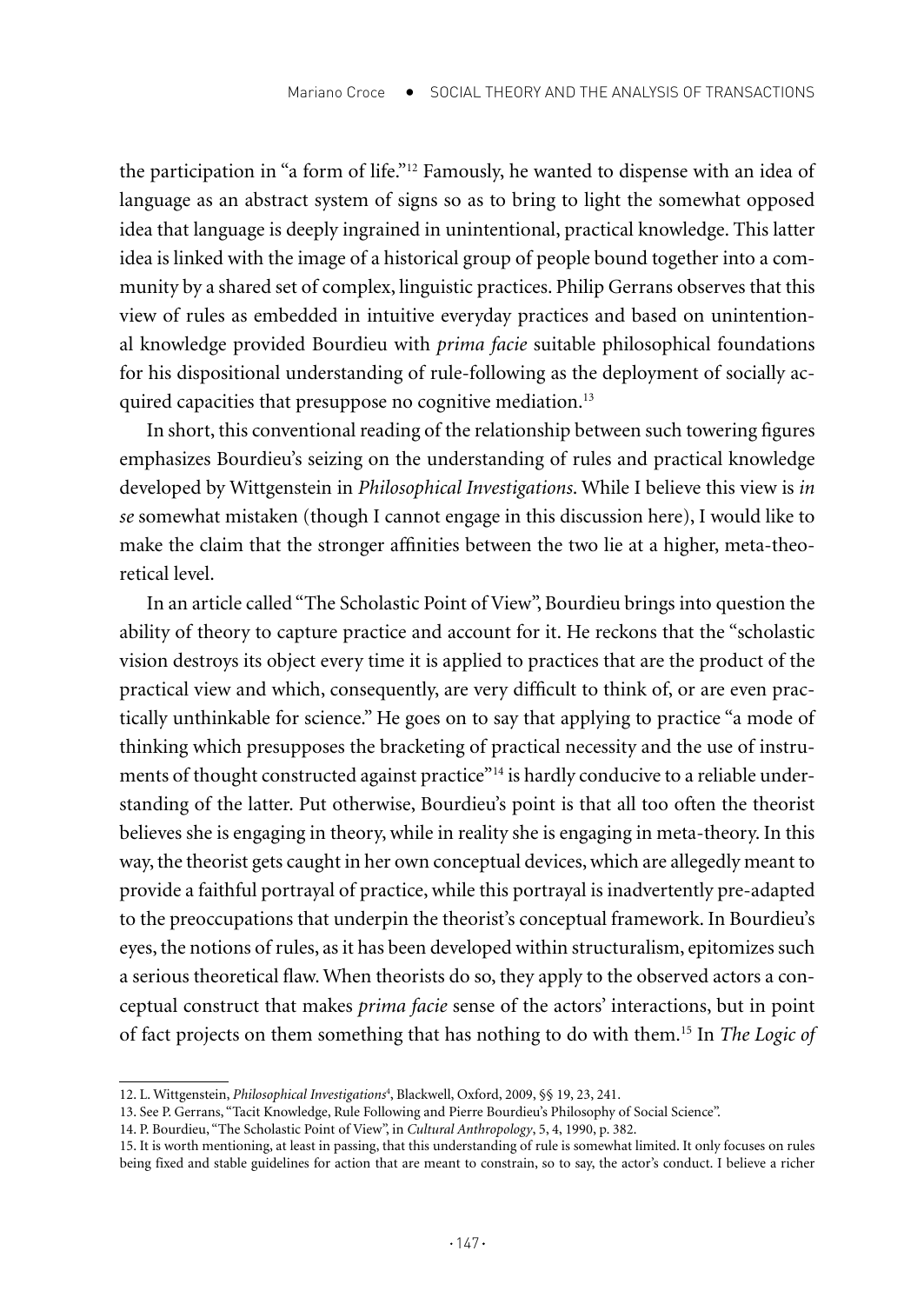*Practice*, he exemplifies this myopic tendency with recourse to the metaphor of the map: "The logical relations he [the observer] constructs are to 'practical' relations – practical because continuously practised, kept up and cultivated – as the geometrical space of a map, a representation of all possible routes for all possible subjects, is to the network of pathways that are really maintained and used, 'beaten tracks' that are really practicable for a particular agent."16

It is mostly in this thematic context that Bourdieu's writings make reference to the late Wittgenstein's philosophy. For example, in *Outline of a Theory of Practice* Bourdieu praises the latter's ability to "bring together all the questions evaded by structural anthropology and no doubt more generally by all intellectualism, which transfers the objective truth established by science into a practice which by its very essence rules out the theoretical stance which makes it possible to establish that truth."17

When in this and similar circumstances Bourdieu hints at Wittgenstein's treatment of rule-following he plainly concerns himself with the *methodological* appropriateness of the theorist's conceptual instruments rather than with the concrete activities carried out by actors in everyday life. Against the conventional view I sketched above, he is not making a point about the way social practices work, but about the conditions of possibility for the analysis of the way social practices work. To say it with a formula, Bourdieu refers to the *order of discourse*, not to the *order of practice*.

This reading looks all the more tenable if we consider that Bourdieu holds Wittgenstein's philosophy to possess an unparalleled unmasking power.18 The core of the Austrian philosopher's legacy is that most philosophical conundrums arise out of a misleading theoretical construction of the problem, which predefines the research path and distorts the research results.<sup>19</sup> It is because of this methodological conviction (and not because of any allegiances to mechanistic visions of the social) that Bourdieu decided to replace the notion of rules with that of strategies. Like the map, rules provide a seemingly reliable account of practice, but fail to get to grips with what actors really do. Strategies, in Bourdieu's theoretical framework, is how rules are really practiced against

notion of rule is an alternative road to unravelling the puzzle I am focusing on in this article. Although I cannot discuss this alternative road, critical contributions in this regard are V. Marzocchi, "A Jurisdictional Concept of Law from a Philosophical (Linguistic-Pragmatic) Point of View", in *Politica & Società*, 2, 2013 pp. 119-142; V. Marzocchi, "La *lex humana* in Tommaso d'Aquino: *regula et mensura actuum*", in *Politica & Società*, 3, 2014, pp. 405-428.

<sup>16.</sup> P. Bourdieu, *The Logic of Practice*, Stanford University Press, p. 35.

<sup>17.</sup> P. Bourdieu, *Outline of a Theory of Practice*, p. 29.

<sup>18.</sup> See e.g. P. Bourdieu, *Outline of a Theory of Practice*, Sec. I; Id., *The Logic of Practice*, Book 1; Id., "The Scholastic Point of View".

<sup>19.</sup> See e.g. P. Bourdieu, *Science of Science and Reflexivity*, The University of Chicago Press and Polity Press, Chicago and Cambridge, 2004, p. 7.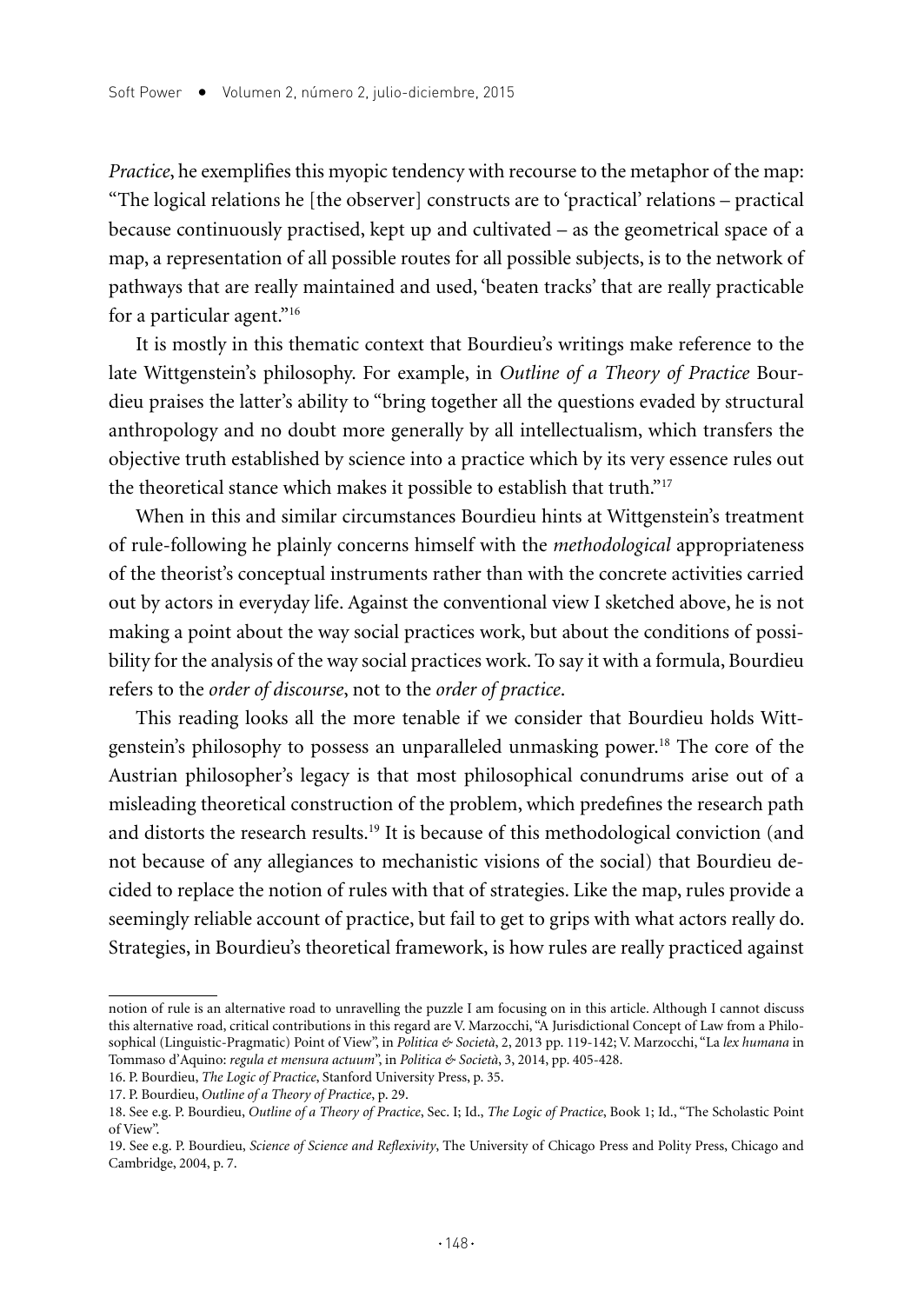the background of the context where they are at work. In *In Other Words* he makes this clear when he explains that we can hardly understand what rules are if we miss out on the relationship between the actors' conduct and the space where they interact.<sup>20</sup> More specifically, rules that make sense of people's behaviour are as far from the reality of practice as it is the Wittgensteinian "section of rails invisibly laid to infinity."<sup>21</sup> As Wittgenstein strenuously argues that the practice of following rules is internal to, and thus inseparable from, the process of teaching and learning,<sup>22</sup> to such an extent that rules cannot be grasped outside it, so does Bourdieu argue that rule-governed behaviour has to be scrutinized insofar as it is crucial to the activity of forming and maintaining social groups.

Based on what I argued above, I would like to say, at least as a first, provisional result, that Bourdieu and Wittgenstein agree on the meta-theoretical aspect (the order of discourse) but disagree on what the elements are that link rules and regularities (the order of practice).23 Their shared conviction is that, when theory neglects the context in which the social role of rules emerges more vividly, the account of rule-governed behaviour is inevitably partial, or even misleading. For Wittgenstein, this context is the activity of training, of actors' being trained to react in such and such a way for them to stick to regular patterns of conduct. For Bourdieu, this context is the process of bringing social groups into existence through the linguistic production of symbolic boundaries, as well as the maintenance of these boundaries with recourse to rules – while rules are not mere guidelines for conduct, as they are guidelines that are affixed to (and enhance) a given description of the social world, along with its hierarchies and power differentials.

## **The actor and the context: an example**

If we return to what I pointed out at the outset, it is easy to understand why Bourdieu's meta-theoretical stance can be regarded as an invitation to follow the actor, as well as to refrain from charging the actor with presuppositions that fit the theorist's conceptual framework. The conviction that the notion of strategies is more reliable than

<sup>20.</sup> See P. Bourdieu, *In other words. Essays towards a Reflexive Sociology*, Stanford University Press, Stanford, 1990, Chap. 3. 21. L. Wittgenstein, *Philosophical Investigations*, § 218.

<sup>22.</sup> Although I disagree with some of its conclusions, an instructive book on the relevance of the teaching and learning process is M. Williams, *Wittgenstein, Mind and Meaning: Toward a Social Conception of Mind*, Routledge, London and New York, 1999.

<sup>23.</sup> It is worth noting at this stage that a less conventional interpretation of Wittgenstein, as I will point out below, shows more affinities than expected also on the order of practice.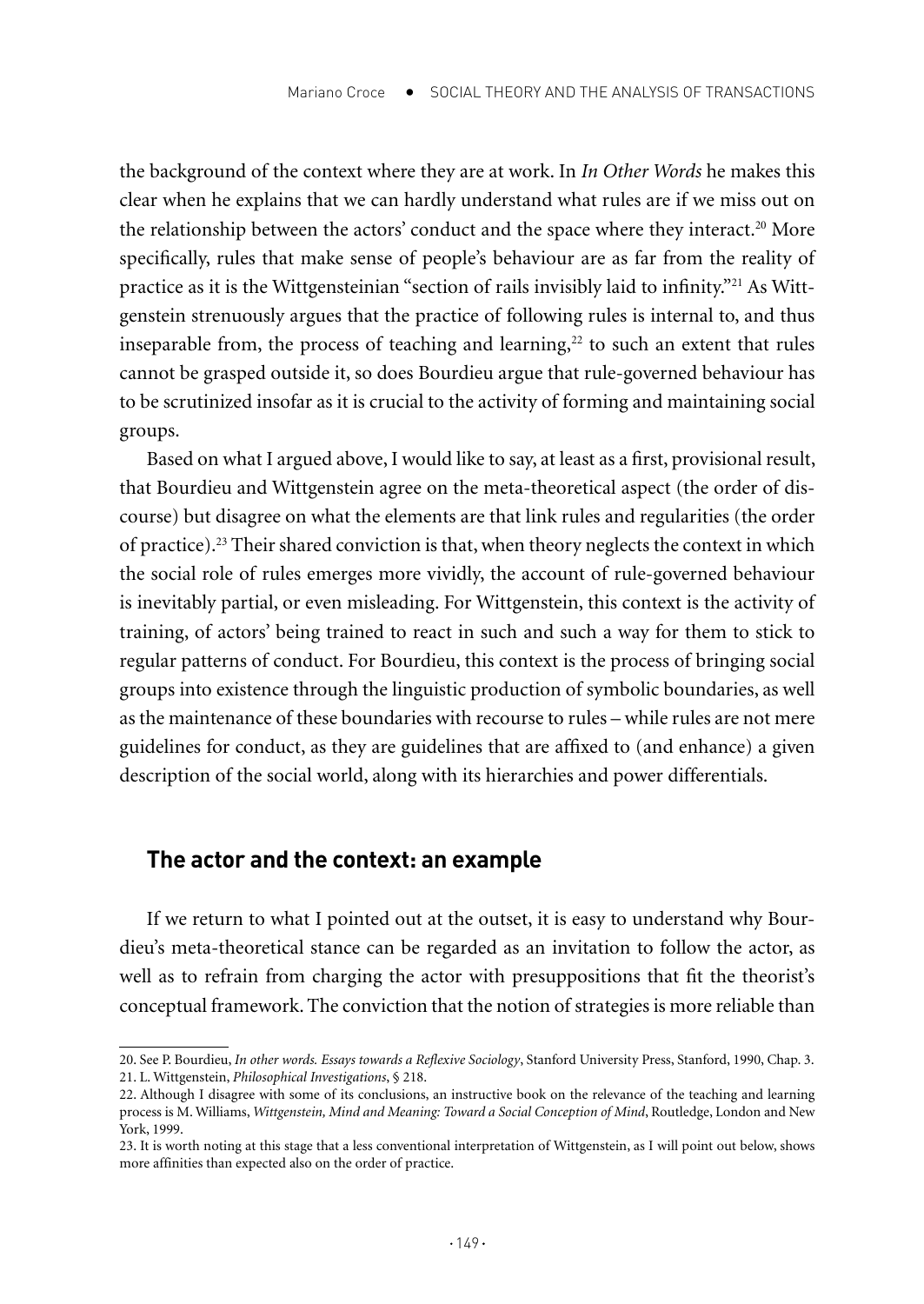that of rules bespeaks the need to trace the actor's movements well beyond the model that a map composed of rules makes available. In plainer terms, to understand an actor's rule-guided conduct the theorist has first and foremost to make sense of the actor's position towards rules; which is to say, how rules are used to produce effects that the notion of rule not only fails to explain but often conceals. An example might be of help.

In the last two or three decades many frictions have emerged between what might be called "kinship-in-the-books" (policy frameworks and legal institutions governing kinship relations) and "kinship-in-action" (actual kinship practices developed in daily life).<sup>24</sup> The recent swath of "new kinship studies" has drawn attention to a variety of kinship formations other than the conventional ones enshrined in Western legal systems.<sup>25</sup> According to many scholars, $26$  emerging kinship formations are seriously challenging the conventional family grid and the range of values, hierarchies and power differentials attached to it. Today's family grid is no longer engulfed in what Martha Fineman defined as the "Sexual Family", that is, the state-sanctioned union between two individuals and their progeny.27 Apparently, the collapse of kinship into the conventional model of the family, lamented by Judith Butler,<sup>28</sup> is being undone.

Frictions are due to the fact that the scenario of kinship-in-action is vast and haphazard, whereas the semantic as well as regulative resources of kinship-in-the-books are as fixed as limited. Many studies<sup>29</sup> provide evidence that, despite the changes I just mentioned, legal regulation in Western countries still clings to a form of biological determinism in its pursuit of a "genetic 'truth'" that links "it to both welfare and rights."<sup>30</sup> On this account, whether or not non-conventional families (such as e.g. same-sex ones or those constructed through assisted reproductive technologies) are being accepted as

<sup>24.</sup> For a detailed analysis, see F. Swennen – M. Croce, "The Symbolic Power of Legal Kinship Terminology: An Analysis of 'Co-motherhood' and 'Duo-motherhood' in Belgium and the Netherlands", in *Social & Legal Studies*, published online before print September 9, 2015, DOI: 10.1177/0964663915598664.

<sup>25.</sup> See e.g. J. Carsten, *Culture of Relatedness: New Approaches to the Study of Kinship*, Cambridge University Press, Cambridge, 2000; R. Jallinoja, E.D. Widmer (eds.), *Families and Kinship in Contemporary Europe. Rules and Practices of Relatedness*, Palgrave Macmillan, Basingstoke, 2011; S. Franklin, S. McKinnon (eds.), *Relative Values: Reconfiguring Kinship Studies*, Duke University Press, Durham (NC.), 2012.

<sup>26.</sup> See e.g. the pioneering work K. Weston, *Families We Choose: Lesbians, Gays, Kinship*, Columbia University Press, New York, 1991.

<sup>27.</sup> M. Fineman, *The Neutered Mother, the Sexual Family and other Twentieth Century Tragedies*, Routledge, New York and London, 1995.

<sup>28.</sup> J. Butler, *Undoing Gender*, Routledge, New York, 2014.

<sup>29.</sup> See e.g. H. Lessard, "Mothers, Fathers and Naming: Reflections on the Law Equality Framework and *Trociuk v British Columbia (Attorney General)*", in *Canadian Journal of Women and the Law*, 16, 2004, pp. 165-211; A. Diduck, "'If only we can find the appropriate terms to use the issue will be solved': Law, Identity and Parenthood", in *Child and Family Law Quarterly*, 19, 4, 2007, pp. 458-480; Y. Joshi, "Respectable Queerness", in *Columbia Human Rights Law Review*, 43, 2, 2012, pp. 415-467.

<sup>30.</sup> A. Diduck, "'If only we can find the appropriate terms to use the issue will be solved'", p. 468.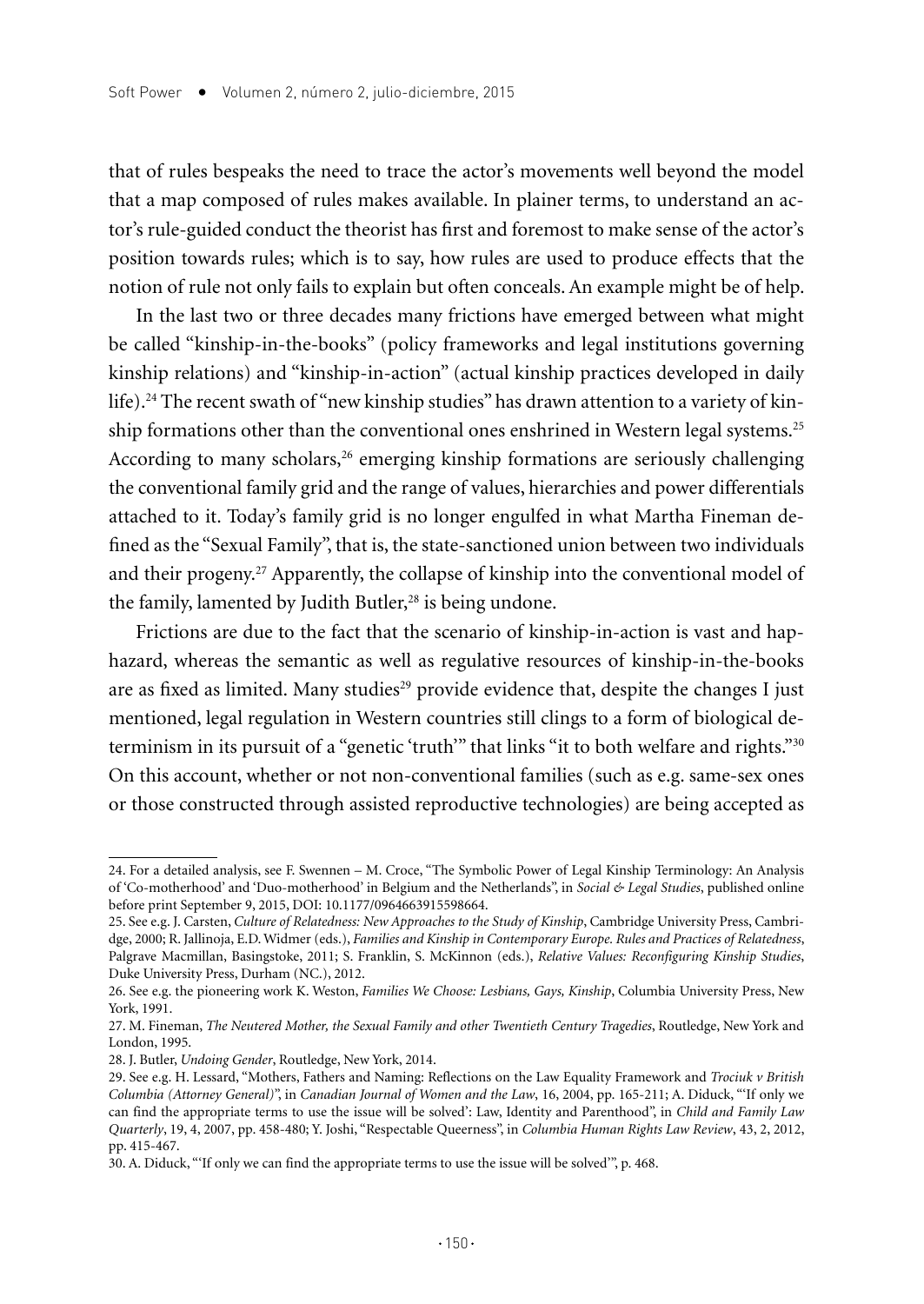"real" families, the matrix that is being used to grant legal recognition is one that places value on kinship based upon genetics and the set of meanings and values around it. Therefore, non-conventional family formations are being legally and politically legitimized by being presented as apt to form those relationships that are premised upon those meanings and values.<sup>31</sup>

Most of the research I am building on leads to a conclusion that fits the Bourdieusian picture: this paradoxical reinforcement of conventional kinship comes about because of the interplay between two factors. First, a so-called process of "context-stripping" promoted by legal and political institutions: it is much easier to include formerly excluded kinship formations under existing kinship labels and to leave aside the elements of them that do not fit these labels. Second, for this very reason, in order to get the benefits and rights that are attached to certain kinship formations, those who try to obtain these benefits and rights seek to adapt themselves to the legal instruments that have granted legal recognition to those who obtained it.32 The conjunction of these factors gives life to a conundrum: the conservative character of conventional legal categories that accommodate non-conventional kinship formations gets paradoxically reinforced by the actors' own use of the legal instruments that grant recognition and protection. Seemingly progressive regulatory innovations are then occurring within the framework of a "bounded renegotiation":33 acceptance of new family formation is conditional upon people's mobilizing the rules and categories that comprise the field of the available normative repertoire.

How can the *habitus* help us decipher this conundrum? The interpretation I offered above was meant to be an invitation to scrutinize how the actors use symbolic and material resources to remould the available description of the social world. To understand how this process works, I suggest looking at legal kinship terminology as a Bourdieusian field where the stake is the reallocation of rights, benefits and responsibilities. The boundaries of this field are drawn by the set of rules, provisions and categories that

<sup>31.</sup> I delve into this topic in M. Croce, "Desiring What the Law Desires: A Semiotic View on the Normalization of Homosexual Sexuality", in *Law, Culture and the Humanities*, published online before print 7.10.2014, DOI: 10.1177/1743872114553070; M. Croce, "From Gay Liberation to Marriage Equality: A Political Lesson to Be Learnt", in *European Journal of Political Theory*, published online before print 16.04.2015, DOI: 10.1177/1474885115581425.

<sup>32.</sup> To provide an example among several, in a recent article Robert Leckey elucidates how courts' reliance on the conventional lexicon of motherhood in order for it to cover the situation of a woman with no genetic tie to the child "makes it likelier that she will be granted custody, an attribute of parental authority which is itself an effect of filiation" (R. Leckey, "Two Mothers in Law and Fact", in *Feminist Legal Studies*, 21, 2013, p. 7). In this respect, the subsumption of emerging social practices under available categories proves a major vehicle for legal recognition.

<sup>33.</sup> I discuss the notion of "bounded renegotiation" in M. Croce, "Governing through Normality: Law and the Force of Sameness", in *International Journal of Politics, Culture and Society*, published online before print 04.12.2014, DOI: 10.1007/ s10767-014-9195-6.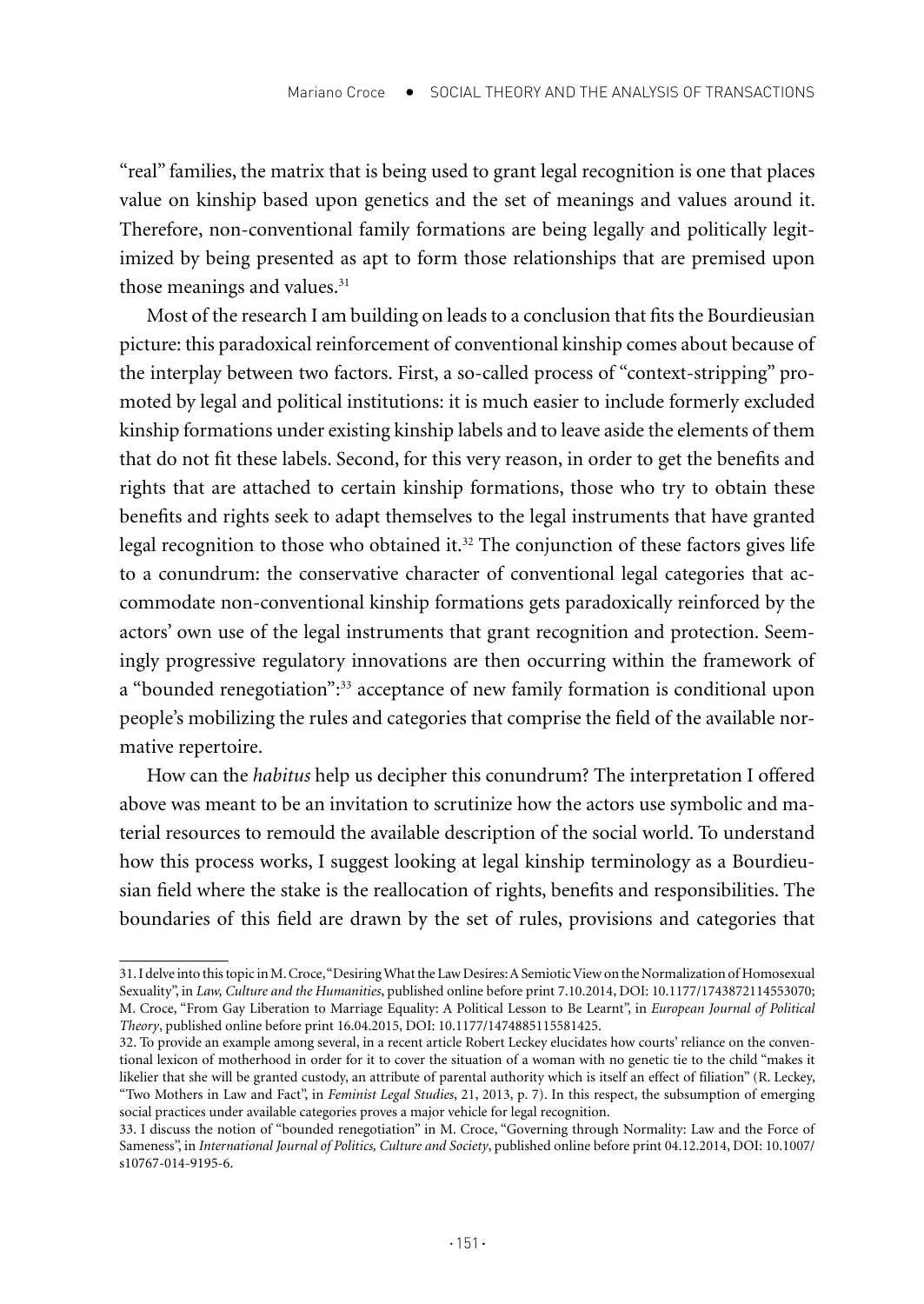are available in state policies, legal codes, judicial rulings and various legal documents (whose relative weight varies in different jurisdictions). This normative repertoire ratifies certain types of relationships, or to be more correct, makes them socio-politically visible and legally speakable, to the disadvantage of the whole gamut of kinship-in-action. Put otherwise, this normative repertoire provides a map that reflects only in part the beaten tracks of kinship practice. Little can be made out of how kinship really works by looking at this normative spectrum on paper, whether it *prima facie* appears more progressive or more conservative.

Evidently, such an account does not hinge on opaque mechanisms being at work to condition people's actions. Quite the reverse, actors who have recourse to the law in order to gain recognition are the primary vehicle of both change and normalization. On the one hand, they mobilize (with lawyers acting by proxy) available legal resources to amend existing policies and regulations so that these might adapt to the changing scenario of kinship. On the other hand, the resources they mobilize are those available in legal codes and legal documents, which inevitably embody pre-existing conceptions of family and kinship. The latter become the standard, as many radical and queer critics lament, because of the conscious activity of those who seek rights and benefits through them. This raises a thorny question: is the defiant and unsettling use of previous meanings and models conducive to a revision and resignification of them? Or is the symbolic weight of these meanings and models so overwhelming that an alleged resignification turns out to be a surreptitious form of self-domination on the part of the dominated? My claim is that a theory building on the notion of *habitus* cannot provide an answer in the abstract; rather, it urges to concentrate on the actors' concrete, context-specific use of meanings and models (e.g. in what ways and with what intentions they invoke marriage and motherhood, and how they couch their claims with reference to them) as well as on the particular configuration of the field where they operate (e.g. on the specificities of a given jurisdiction) to assess whether the actors' action is likely to subvert or to reinforce those meanings and models (and, needless to say, the range of values, hierarchies and power differentials underpinned by them). While in other contexts I tried to offer an answer to this issue by concentrating on concrete legal and socio-political struggles,<sup>34</sup> here I would like to deploy the conceptual grounds of this methodological position.

<sup>34.</sup> See in particular M. Croce, "Homonormative Dynamics and the Subversion of Culture", in *European Journal of Social Theory*, 18, 1, 2015, pp. 3-20; M. Croce, "From Gay Liberation to Marriage Equality".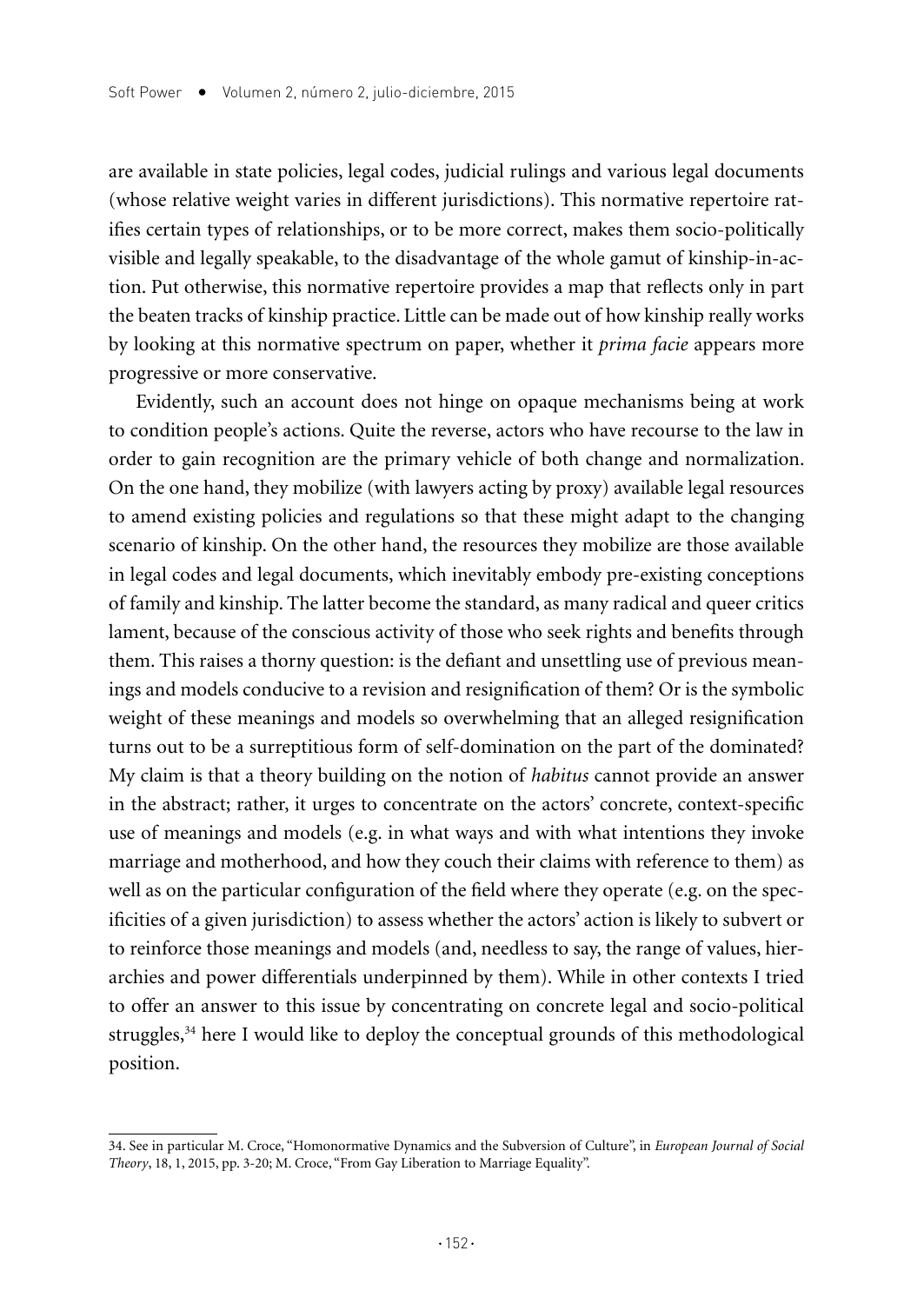#### **Focusing on transactions**

To begin with, I need to cut deeper into the notion of *habitus* and, to some extent, to add something to it. I have so far said that the *habitus* is the carrier of a methodological concern, one that urges theorists to ward off the misleading projection of their convictions onto the actor and the hasty reliance on abstract models that fail to get to grips with practice. But what is it that the theorist has to look out for? Let me go back to the parallel between rule-following and the *habitus* for a moment. My claim is that neither Wittgenstein nor Bourdieu hold a deterministic understanding of the nexus between rules and regularities. The idea that one's following a signpost<sup>35</sup> is determined by others' having followed the signpost before her does not capture Wittgenstein's notion of following a rule (although he at times uses such terms as "reaction", "training" and "custom"). Likewise, the idea that interiorized structuring structures determine the actor's future choices does not capture Bourdieu's notion of the *habitus*.

To understand that which I view as the common concern of rule-following and the *habitus* I suggest making two interpretive moves: the first has to do with the role of time; the second foregrounds the part played by actors' discursive exchanges about their own interaction. Only by combining these two elements can we penetrate the crucial role of theory in the comprehension of social action. To pin these moves down, I will first concentrate on rule-following and will then explain how they cast a novel light on the *habitus*.

The first interpretive move is taking both rule-following and the *habitus* as invitations to look at the actors' current actions through the lens of their past history; which is to say, to understand how time affects the present. Both these notions call for a critical inspection of the present in order to assess it against the background of the past and, by doing so, to disclose the possibility conditions for people's present actions. In effect, the centrality Wittgenstein grants the process of teaching and learning (as the epitome of handing over guidelines for action) is nothing other than a way to indicate how actions can be assessed as correct or incorrect with reference to something that has been done before and has established itself as a standard. Accordingly, an action that can be predicated of being correct or incorrect should be regarded as an instantiation of a broader practice. The action is a node within a practical web that sets the reference whereby the action can be understood and criticized. In the famous example of counting in twos,<sup>36</sup>

<sup>35.</sup> L. Wittgenstein, *Philosophical Investigations*, *§ 85.*

<sup>36.</sup> Ibid., §§ 185-187.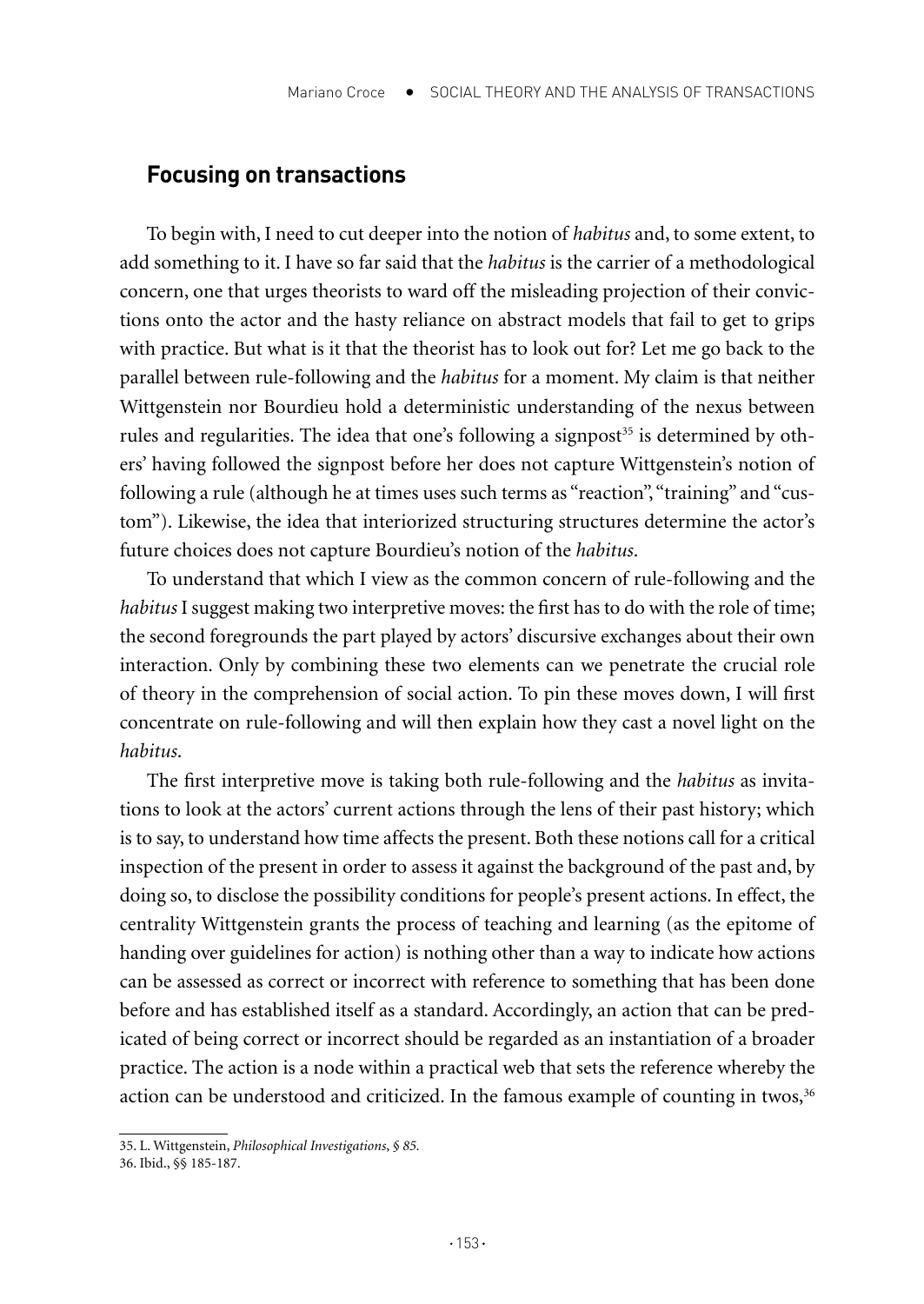where the teacher asks a pupil to complete a sequence and the pupil applies the rule incorrectly, there is no room for incompatible interpretations or disagreement over the rule: what has to be done is written in the text of one's practical life, where knowledge gets embodied and turns into an intuitive ability to move in the different fields where this knowledge is produced. Knowledge gets inscribed in one's body and requires no intentional mediation with the rule as an intellectual, cognizable entity. Instead, the rule is but the history that a given action carries with itself and puts in motion as the correct instance of something, as an instantiation of a broader practice. This history provides the external, publicly available<sup>37</sup> standard that only allows to assess whether or not an action was correct.

Here comes the second interpretive move. In fact, one might be tempted to say that, in the end, it is the sedimentation of behaviours, and thus the emergence of regularities, that fixes the rule. If that is the case, the discursive exchange between the teacher and her pupil, along with all the other exchanges between actors, bear no critical and/or reflexive weight at all. The teacher was right when she wanted her pupil to write down "1002, 1004" because there is a well-established practice that mandates so; similarly, the wanderer was right when she went where the arrow pointed to, because all fellow wanderers did and will do the same. On this account, it is the sedimentation of customs that provides standards of correctness for assessing people's actions as instantiations of broader practices. In brief, one's doing something and others' subsequently doing the same thing is the one and only benchmark. This something gets reproduced and mechanically passed along through teaching, until it becomes a structural element of a shared form of life. Doubtless, there are many passages where Wittgenstein seems to go down that road. And yet, I believe this is not the best possible interpretation. To prove this, it is helpful to look at the way Wittgenstein treats the standard metre as the one/ ten-millionth of the distance from the equator to the North Pole. It is worth quoting him at length:

What does it mean to say that we can attribute neither being nor non-being to the elements? – One might say: if everything that we call 'being' and 'non-being' consists in the obtaining and non-obtaining of connections between elements, it makes no sense to speak of the being (non-being) of an element; just as it makes no sense to speak of the destruction of an element, if everything that we call 'de-

<sup>37.</sup> See ibid., § 265.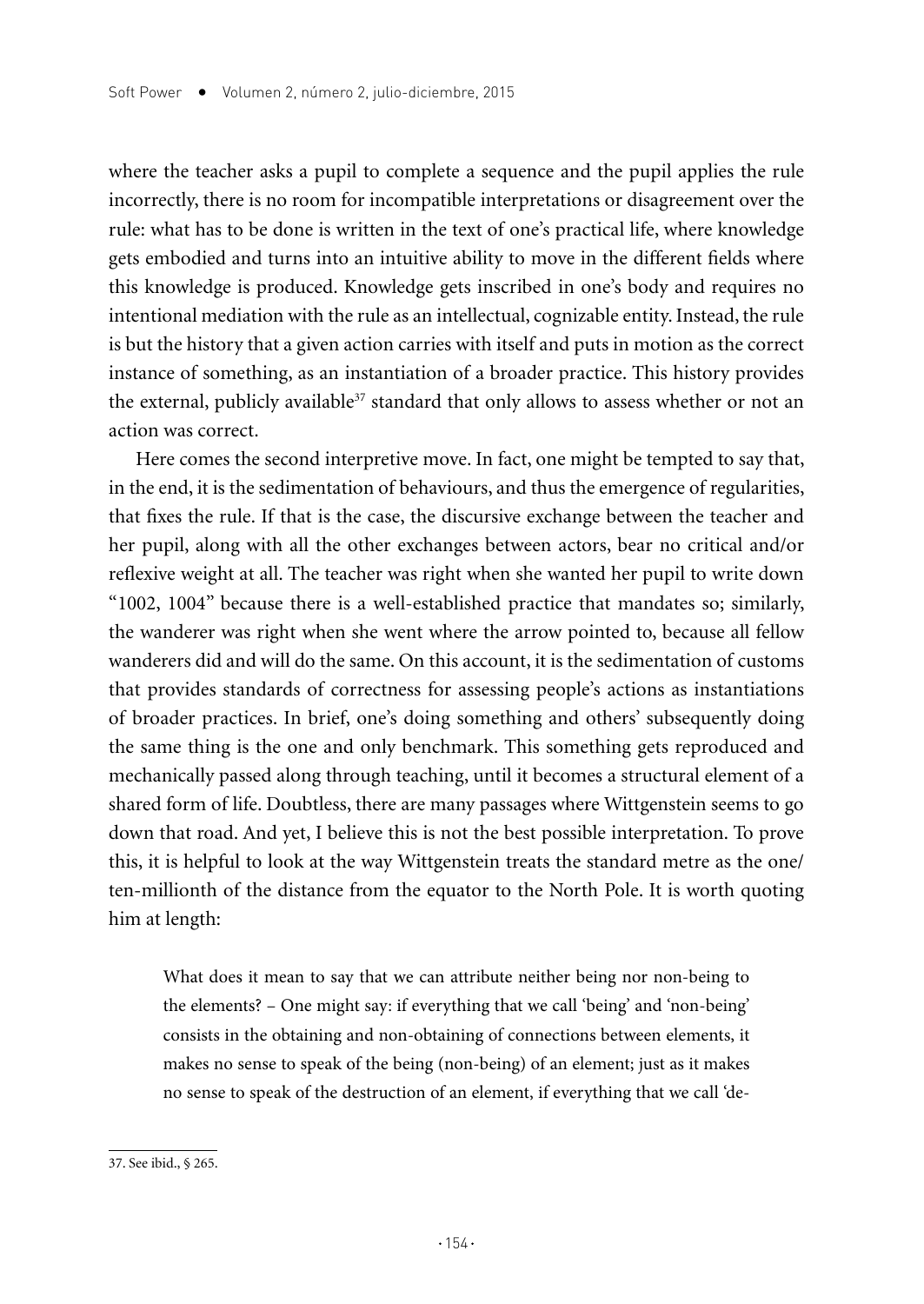struction' lies in the separation of elements. One would like to say, however, that being cannot be attributed to an element, for if it did not exist, one could not even name it, and so one could state nothing at all about it. – But let us consider an analogous case. There is one thing of which one can state neither that it is 1 metre long, nor that it is not 1 metre long, and that is the standard metre in Paris. – But this is, of course, not to ascribe any remarkable property to it, but only to mark its peculiar role in the game of measuring with a metre-rule.<sup>38</sup>

If, for the sake of brevity, we leave aside all the interlocutors Wittgenstein was indirectly polemicizing with while putting down this remark, this quote shows that being a standard is not a natural property of anything. Rather, it is *the way something is treated* that turns it into a standard. On this view, David Bloor makes a point when he insists that a more nuanced notion of "performative citation" is needed to understand Wittgenstein's rule-following.<sup>39</sup> Based on such a notion, Bloor makes the claim that standards emerge out of a self-referring discursive performances. More specifically, a practice of citing is involved, whereby a given performance becomes a standard because of one's "commenting on the performances of others, and of one's self."40 In other words, the standard is brought into existence *within and through* the practice of citing and invoking it at the very moment of its first appearance. This is why standards can hardly be the sedimented product of reiterated actions: they are produced within the interaction itself, when people debate over a given performance and tease them out of practice by providing, most often unintentionally, reified, objectified, and transmissible descriptions of them. The important element emphasized by Bloor is that, once a given performance is turned into a standard, it serves as a "medium of self-understanding", to wit, that in respect to which one performs future actions.

I would now like to explain why these interpretive moves contribute to a better understanding of the *habitus*. On the one hand, time has been shown to be a key feature of people's actions: what they do is understood and assessed against the background of what they and others have done before. On the other hand, past actions, and the standards they give rise to, are not immobile, objectified entities, but are evoked, mobilized,

<sup>38.</sup> Ibid., § 50.

<sup>39.</sup> See D. Bloor, *Wittgenstein, Rules and Institutions*, Routledge, London, 1997, particularly Chap. 3. Interestingly Bloor contends that to make sense of Wittgenstein's reference to institutions (see L. Wittgenstein, *Philosophical Investigations*, § 199), it should be contrasted with the notion of institution deployed in the seminal article B. Barnes, "Social Life as Bootstrapped Induction", in *Sociology*, 17, 4, 1983, pp. 524-545.

<sup>40.</sup> D. Bloor, *Wittgenstein, Rules and Institutions*, p. 33.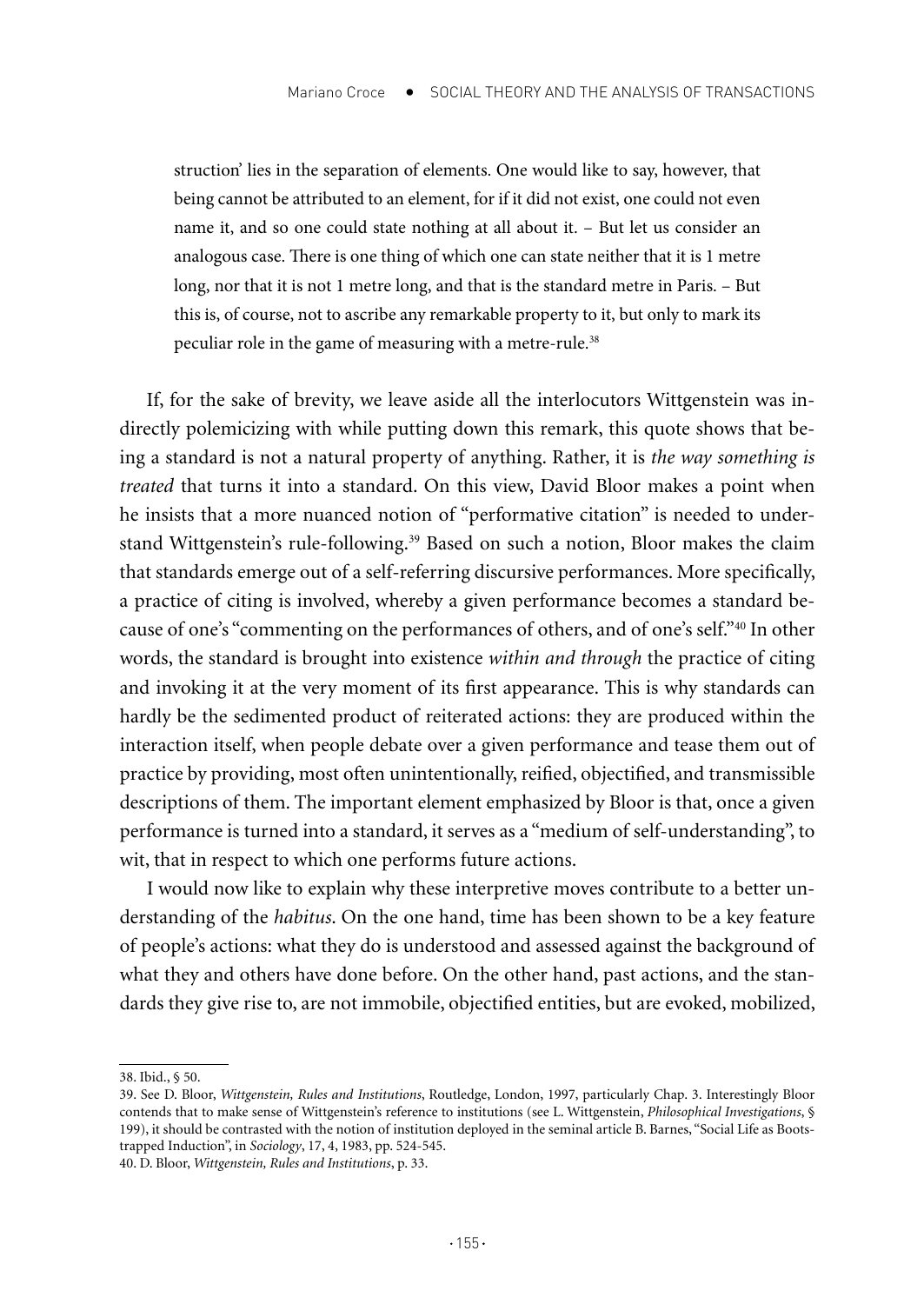negotiated in people's discursive exchanges when they discuss over what they do. These are the two crucial elements that the *habitus* foregrounds. First, the background of a practice gets stoked in people's bodily experience and classificatory principles: the practice does not exist but in the bodies and the shared intelligibility grid of those who practise it. The *habitus* therefore is not a real social entity that can be ostensively observed, but is that which limits the range of possibilities for a given population in a given field: that which provides them with conceptual categories (often deeply incorporated and engraved in the body) to interpret who they are and what they are doing, as well as with instruments to assess each other's conduct. This is the structured structure of Bourdieu's definition mentioned above. Second, such a conceptual and bodily constraint on people perceptive and behavioural possibilities is not static and immutable. Quite the contrary, it gets continuously mobilized within people's ongoing interaction: actors' structured structure can become a structuring structure only insofar as they cite and invoke it (or rather, they cite and invoke its contents: past actions and the many forms of knowledge developed around them) as an authoritative source for present actions to be critically evaluated.

If this is true, then the *habitus* is a theoretical approach to the actor's doings rather than something that imposes limits on such doings. It heralds a view that centres on how people in the here and the now create connections between what they do at present and what they did in the past, and reify the past for it to be used as a yardstick. This also means that the past only exists, as it were, in people's present doings and sayings. It is the performative connection between present occurrences and past occurrences that create standards of correctness, since these standards only exist in the actors' discursive performances in the here and the now.<sup>41</sup> These are what I call "transactions", that is, people's performative exchanges over something that they intuitively carry with themselves and that can be continuously mobilized and renegotiated when problematic circumstances arise.42

To sum up, while the methodological commitment it relies upon by and large seizes on the Latourian wake-up call to follow the actor, a transactional analysis is primarily focused on two key elements: the semiotic boundaries of the field (in short, how a given

<sup>41.</sup> It goes without saying that standards can be written down and fixed in many ways, from informal and unspecialized dress codes to formal and specialized legal regulations. Despite this, my point is that the application of these and other guidelines always depends on people's understanding, negotiating and revising the meanings that comprise them as well as on the historical, contextual variations of the field or practice that regulations claim to govern.

<sup>42.</sup> A similar but not identical understanding of transaction is provided in F. Dépelteau, "Relational Thinking. A Critique of Co-Deterministic".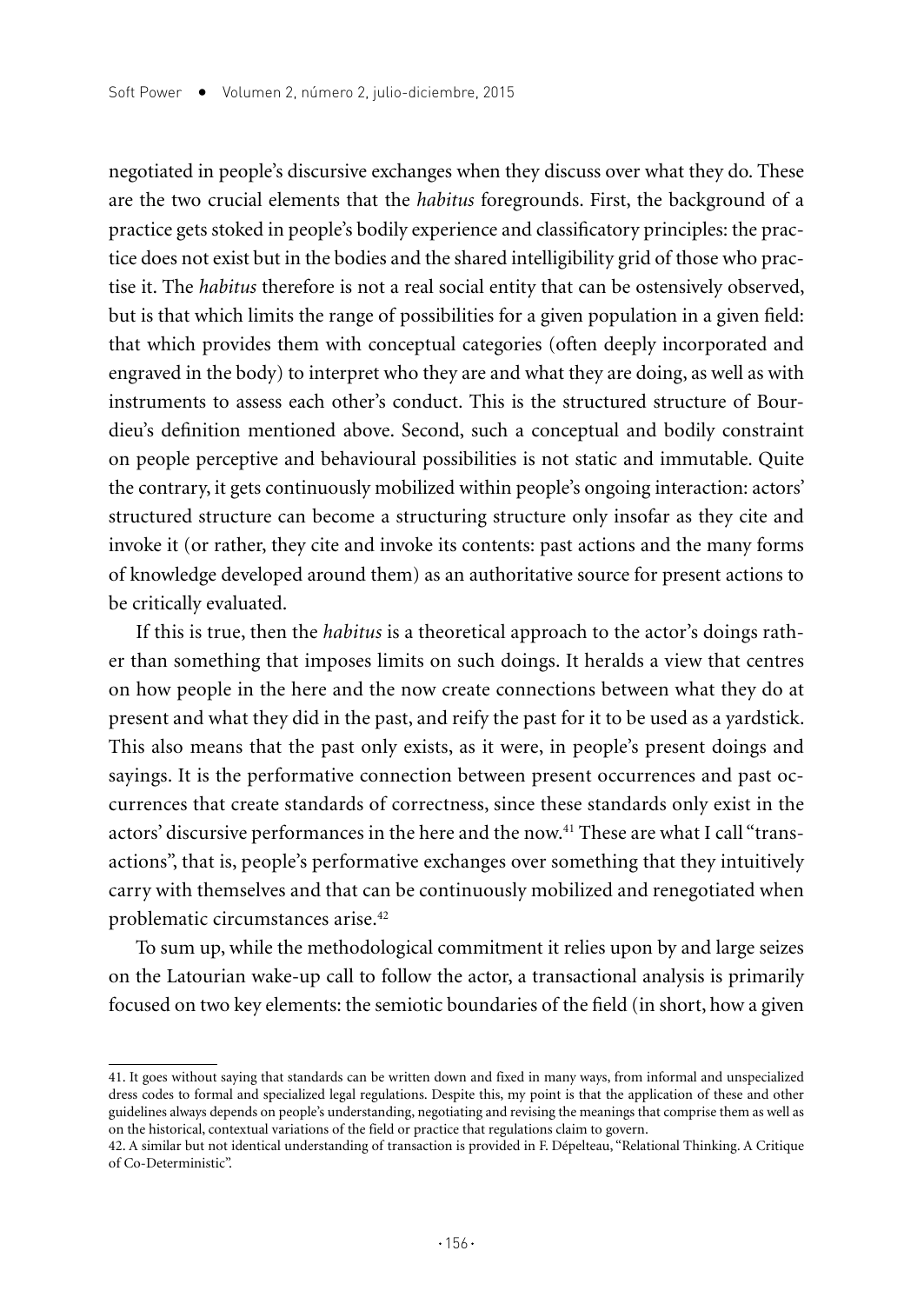field produces, maintains and protects its symbolic and material resources through definition of meanings that operate as an inner sieve and draw the boundaries of the practice or field) and the linguistic construction of what counts as a standard on the part of the actors within a practice or field (how and in what ways actors evoke, mobilize, negotiate and revise standards in their discursive exchanges, whether consciously or not).

## **Concluding remarks**

I believe there is an important political lesson that partly exceeds the methodological outcomes explored so far, and offers some insights into the way political and legal institutions tend to accommodate new practices (or new understandings of former ones). To point it out, let me return to the example of emerging kinship formations mentioned in the preceding pages.

The discussion above shows that the analysis of transactions (and its drawing on rule-following and the *habitus*) postulates no mysterious, invisible forces that, as said in the lines that opened this article, get people to do something they are bound to be unaware of. The object of study is the actors' very actions and talks. They themselves fix and reify standards by matching present actions with past ones. At the same time, the analysis of transactions is aware that they do not take place in a vacuum: transactions occur in a territory whose boundaries are limited by semiotic and historic constraints. Only the study of people's transaction in counterpoint to the study of the semiotic space where they take place offers a reliable portrayal of the outcome of actors' doings and sayings. Based on this, I believe I can say that in most jurisdictions, while conventional kinship (e.g. marriage, motherhood, parenting) is being used as a means to the end of including non-conventional forms of kinship (respectively, same-sex marriage, lesbian motherhood, poly-parenting), the former is simultaneously reasserted as a standard for determining the correctness of the practice of kinship *tout court*. No doubt, in the performative citation of something as a standard, conventional kinship also gets altered. And yet, although it is not for this article to prove, by analysing the transaction among affected actors, third-party actors and courts, the claim that most judicial rulings inadvertently turn conventional kinship into the standard seems tenable.<sup>43</sup>

<sup>43.</sup> Besides the ones mentioned above, two instructive articles in this regard are M. Graham, "Gay marriage: Whither sex? Some thoughts from Europe", in *Sexuality Research and Social Policy*, 1, 3, 2004, pp. 24-31; T. Ruskola, "Gay Rights versus Queer Theory", *Social Text*, 23, 3-4, 2005, pp. 235-249.